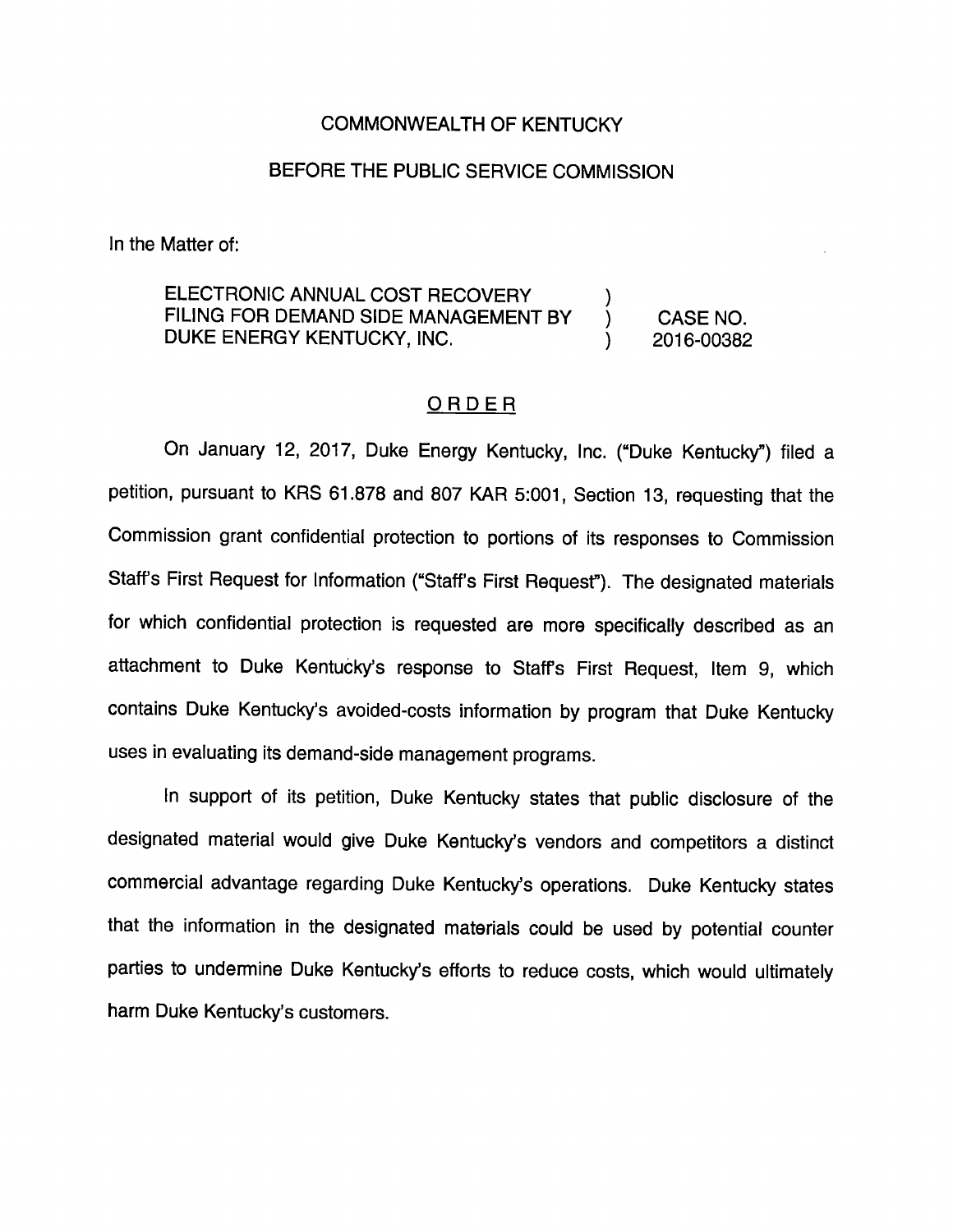Having carefully considered the motion and the materials at issue, the Commission finds that:

1. The attachment to Duke Kentucky's response to Staff's First Request, Item 9, for which Duke Kentucky seeks confidential treatment, meets the criteria for confidential treatment and is exempted from public disclosure pursuant to KRS 61.878(1 )(c)(1) Section 13, and 807 KAR 5:001, Section 13.

2. Pursuant to KRS 61.878, the materials for which Duke Kentucky requests confidential protection should not be placed in the public record or made available for public inspection for a period of ten years from the date of this Order, or until further Order of the Commission.

IT IS THEREFORE ORDERED that:

1. Duke Kentucky's petition for confidential protection for the designated materials contained in its responses to Staff's First Request, Item 9, is granted.

2. The designated materials set forth in Duke Kentucky's responses to Staff's First Request, Item 9, shall not be placed in the public record or made available for public inspection for a period of ten years from the date of this Order, or until further Orders of this Commission.

3. Use of the materials in question in any Commission proceeding shall be in compliance with 807 KAR 5:001, Section 13(9).

4. Duke Kentucky shall inform the Commission if the materials in question become publicly available or no longer qualify for confidential treatment.

-2- Case No. 2016-00382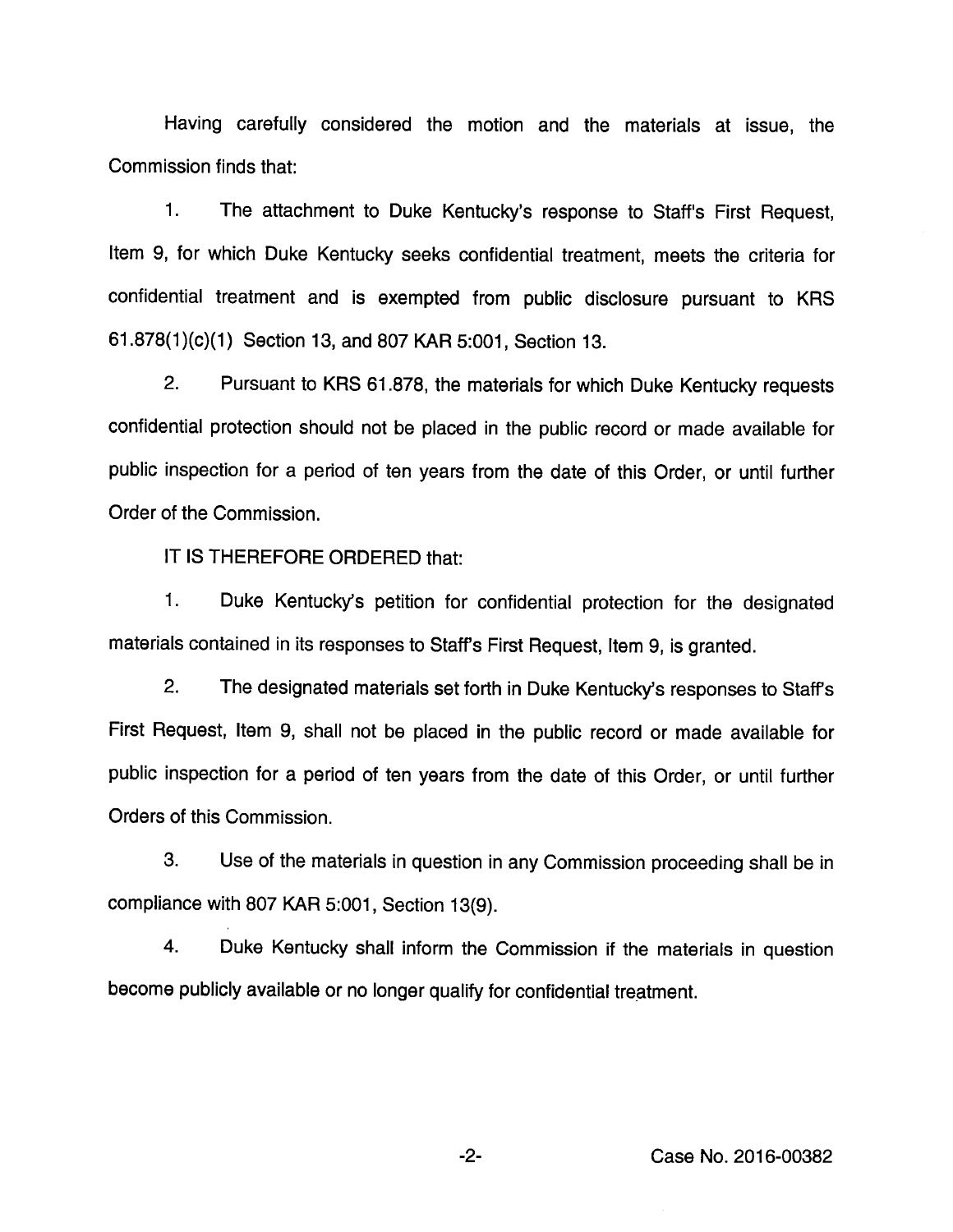5. If a non-party to this proceeding requests to inspect materials granted confidential treatment by this Order and the period during which the materials have been granted confidential treatment has not expired, then Duke Kentucky shall have 20 days from receipt of written notice of the request to demonstrate that the materials still fall within the exclusions from disclosure requirements established in KRS 61.878. If Duke Kentucky is unable to make such demonstration, the requested materials shall be made available for inspection. Otherwise, the Commission shall deny the request for inspection.

6. The Commission shall not make the requested materials available for inspection for 20 days following an Order finding that the materials no longer qualify for confidential treatment in order to allow Duke Kentucky to seek a remedy afforded by law.

By the Commission



ATTEST:

Caron D. Sumull

Case No. 2016-00382